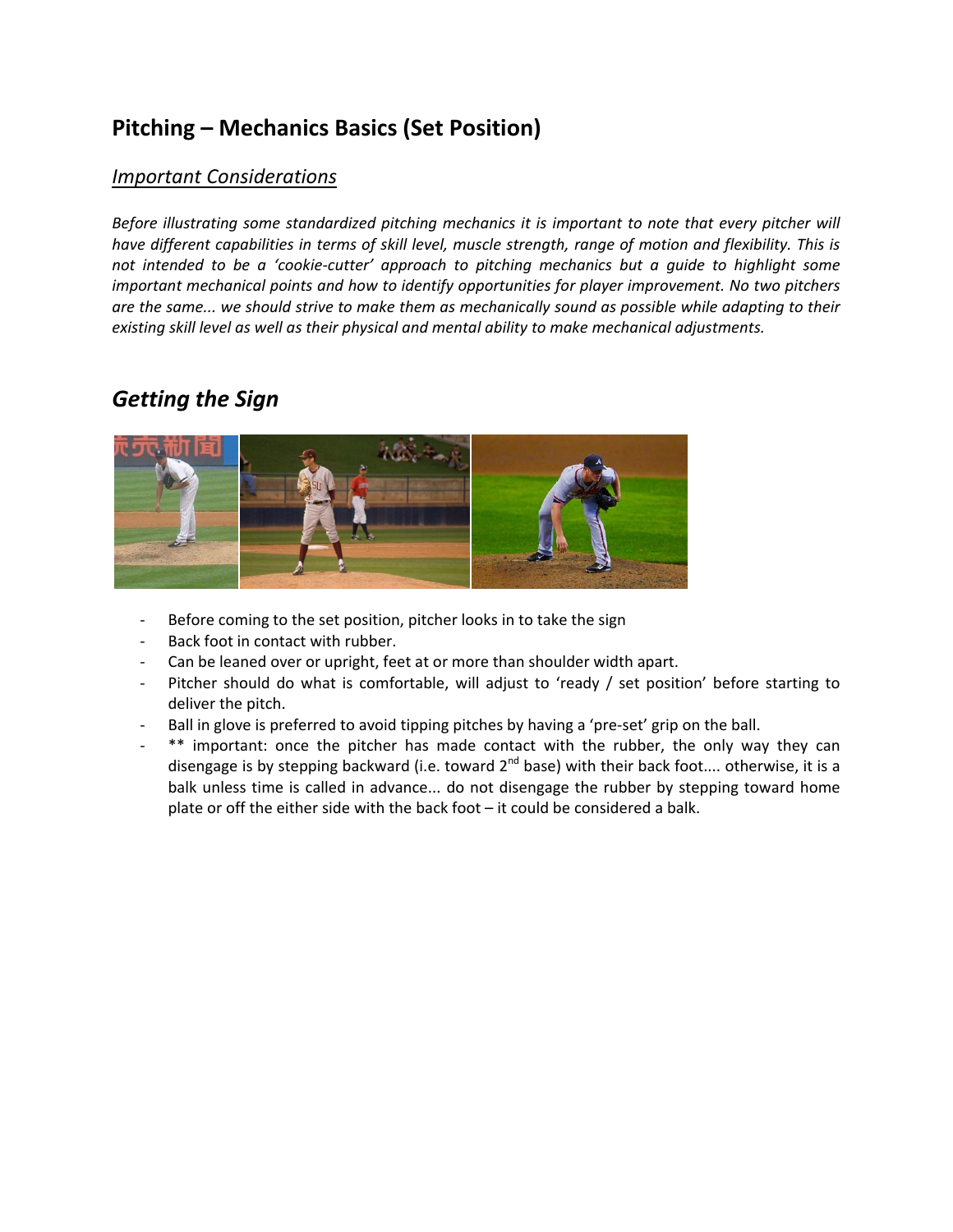### *Set Position*



- ‐ Throwing hand and glove come together, ball in pitcher's hand with grip needed to deliver the pitch.
- ‐ Small step back with front leg to between shoulder width and slightly less than shoulder width.
- ‐ As pitcher's front leg comes back toward rubber grip is adjusted as necessary before coming to set.
- ‐ Based on what is comfortable for the pitcher, ball and glove can be set together anywhere between belt and shoulders (adjustment can be made based on other mechanical factors, such as throwing arm path to release point).
- ‐ Back leg is at a straight to slightly flexed position, weight should be 70%+ on back leg (some pitchers will slightly tap their front foot before coming set to ensure proper weight distribution on back leg).
- Front foot is set at between heel to heel and front heel to back toe (latter preferred).
- ‐ Once pitcher has grip, weight distribution and hands together with ball in hand and in the glove, pitcher must pause (must be a discernable pause – safe to do a 'one-one thousand' count to ensure).
- ‐ \*\*Important: again, if pitcher is going to not deliver the ball, he needs to disengage the rubber properly first to avoid a balk... the first move is to step backward (toward  $2^{nd}$  base) with back foot and 'clear' the rubber.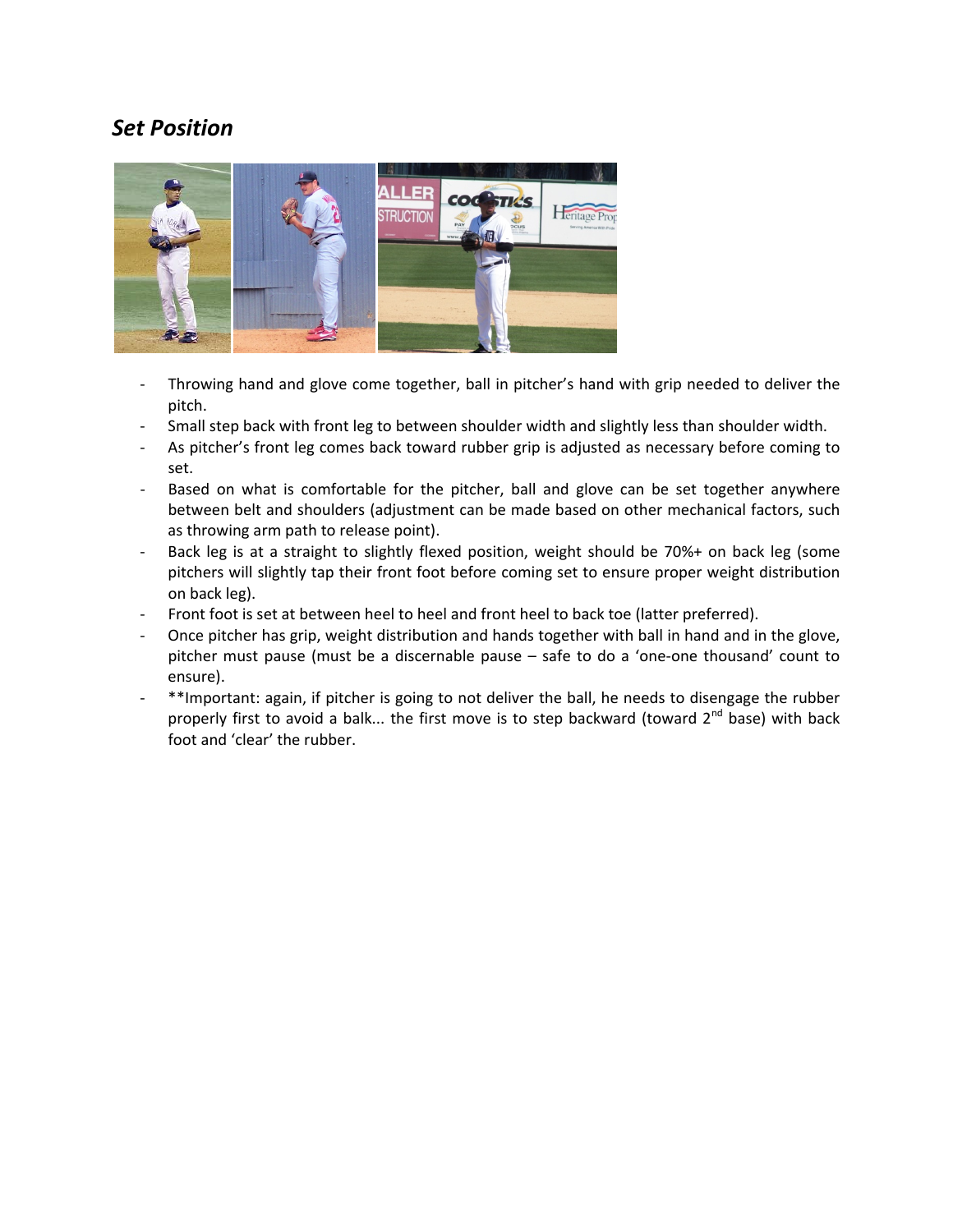# *Leg Lift / Balance Point*



- ‐ From set position, pitcher lifts knee (i.e. does not 'kick' using leg below knee) up to between mid‐thigh level and stomach.
- Leg lift will bring front knee from aligned or ahead of glove side shoulder to at / or behind belt buckle. Should result in slight horizontal rotation of hips.
- ‐ Very little tension in bottom half of lift leg (this will help avoid urge to 'kick' during the leg lift and potentially go off balance).
- ‐ Glove and throwing hand should be in a comfortable position above the belt and below the head in the centre of body... where the glove is before the drive and delivery will depend on the pitcher's arm action and ability to get to the point of delivery effectively.
- ‐ Important shoulders remain aligned with home plate (i.e. do not rotate with hips), eyes should be focused on target.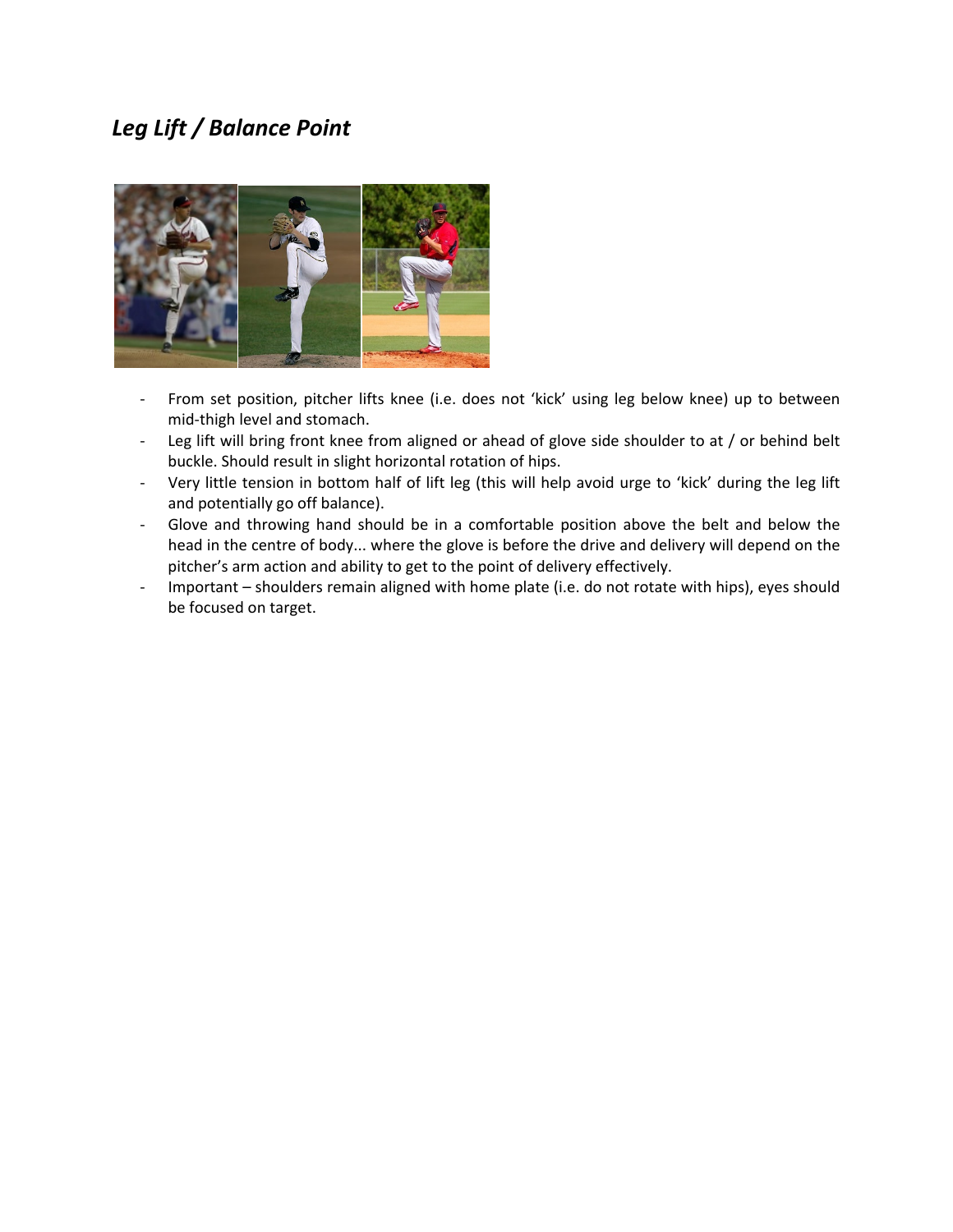#### *Stride*



- After reaching top of leg lift, pitcher begins to separate throwing hand from glove while creating some flexion in back knee (i.e. not to the point the knee breaks down and pitcher cannot generate momentum toward home plate but back leg should not be straight to the point where the back knee is 'locked').
- ‐ Front leg strides toward home plate while hips and shoulders remain in line with the target.
- Ball should be at shoulder level or above, facing away from home plate when front foot hits the ground.
- Glove / non-throwing arm elbow are used to maintain direction toward target and keep shoulders in line.
- Just before contact with the ground, hips begin to open up and back leg rotates... shoulders remain in line with target – the goal is to create tension in the torso before beginning the delivery phase (next).
	- o Note: stride is subject to flexibility of pitcher and arm action... there is more opportunity to generate velocity if the stride is longer because the ball will potentially have more contact time with the pitcher's hand... however, a shorter stride could allow a pitcher to stay 'on top of the ball' and create more downward angle... the most important consideration will be to find a stride that allows the pitcher to deliver the pitch to target consistently and make small incremental adjustments thereafter.
- ‐ Throughout the Stride phase, pitcher's eyes remain on target and level.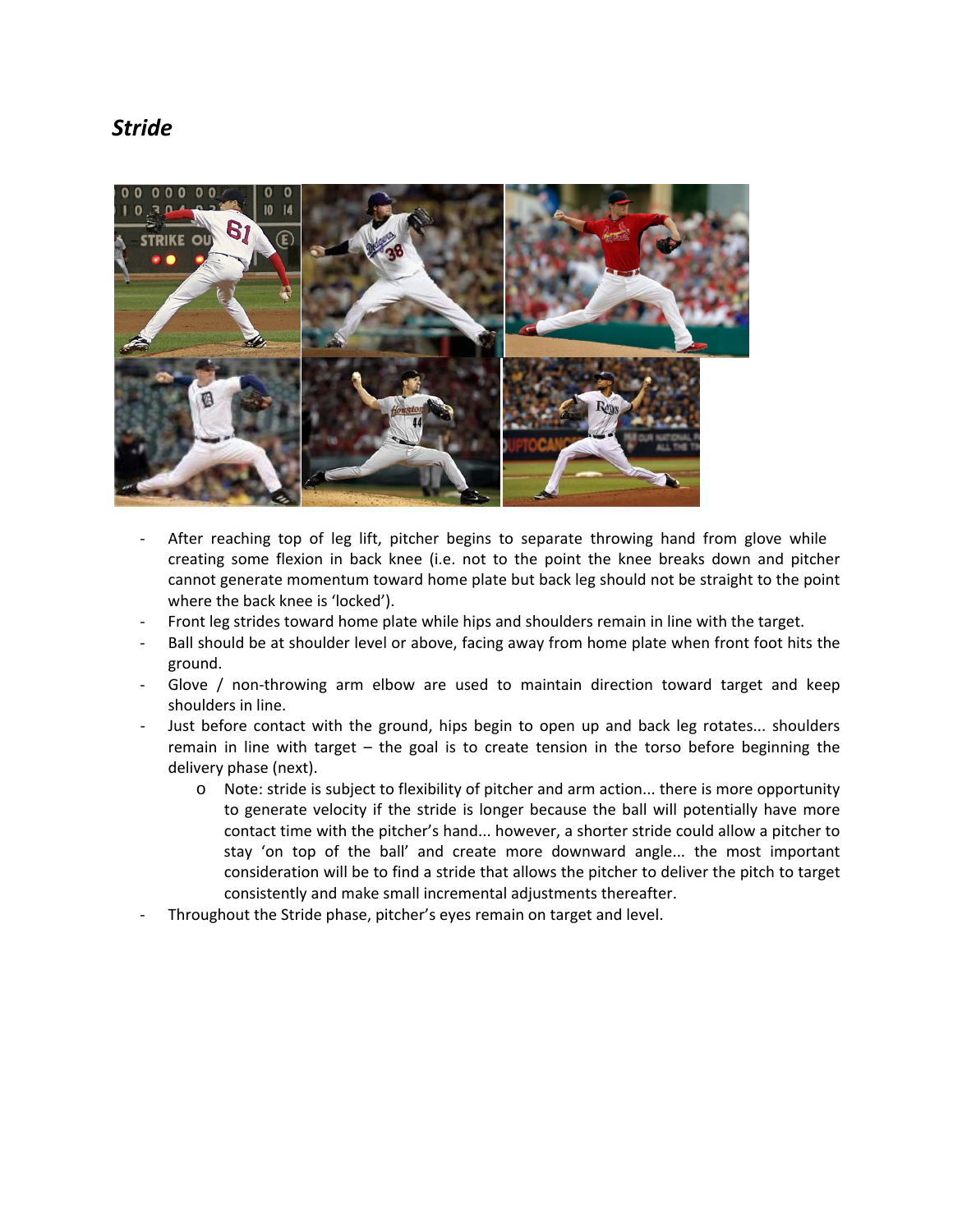# *Delivery / Release*



- Delivery phase begins with front foot planted on ground, back leg rotating so knee and thigh of back leg and belt buckle are facing target.
- Tension created in the torso is released by 'clearing' the lead arm and pulling the elbow into the glove hand side of the pitcher – this allows the shoulders to rotate and become square to the target... can think of it as 'tucking' the glove to get it out of the way and allow the throwing arm to deliver the ball. It is important that the pitcher doesn't try to 'pull' the elbow into the side or risk flying open too early with the upper half and not giving the throwing arm ample time to 'catch‐up' to the desired release point.
- At the point when shoulders become square with home plate, throwing shoulder should be a maximum rotation, elbow above or even with shoulder, ball rotated so fingers are behind the ball and ready to deliver to home plate.
- Back foot will disengage with the rubber as the pitcher's momentum shifts weight from back leg... to even weight distribution between back and landing leg... to, finally, entirely or almost entirely on landing leg at the point the pitcher releases the ball. Note that front knee should not get to the point where it is in front of the lead foot – if this happens, the pitcher's stride is too short.
- Landing leg should be flexed and act as a 'shock absorber', allowing the pitcher to tilt the upper body to a point where the chest and shoulders are over the front knee at the point of release.
- ‐ At the release point, throwing fingers will be behind and slightly on top of the ball ball should be released from the finger tips.
- ‐ Throughout the Delivery phase of the pitching motion, the pitcher's eyes remain focused on the target and as level as possible.